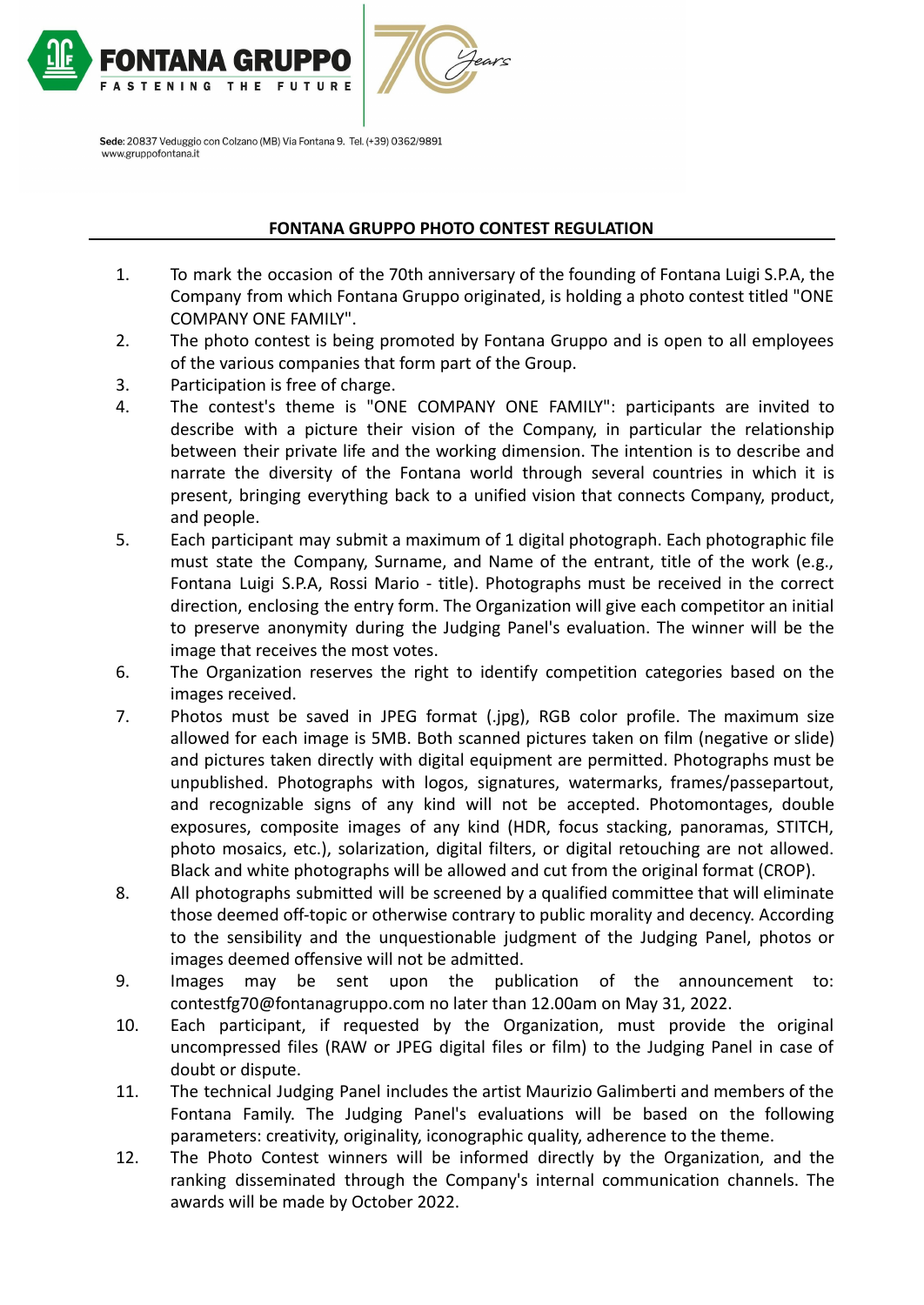

- 13. Prizes will be awarded to the winners of the Photo Contest.
- 14. Each author, holder of all rights to their originals, is personally responsible for the works submitted. Each author retains images' ownership sent to the competition, but gives free unlimited rights of images' use to the competition Organization, including those arising from the legislation on copyright - L.633/41 as amended by L.248/2000-, without any limit, including the right to publish, distribute, transmit, reproduce and/or disseminate, in any manner or form, which, may publish and disseminate the images with the sole burden of citing each time the author or authors of photographs. Under no circumstances may the organizers transfer the pictures in competition to third parties for any reason without prior agreement with the photographer.
- 15. The authors are legally responsible for their works, relieving the organizers and the Companies of Fontana Group from any responsibility, also towards any subjects depicted in the photographs. If the image shows a third party, the contestant shall provide the organizers with a release to use images and consent for processing personal data while applying to participate in the competition. Under no circumstances may the images submitted contain data that can be qualified as sensitive or depict subjects, persons, or property that may constitute obscene acts contrary to public order or morality.
- 16. Participation in the Contest implies the unconditional acceptance of the rules contained in this regulation.
- 17. Please note that according to art.13 of the European Regulation on the protection of personal data EU 2016/679, the personal data provided by competitors with the completion of the registration form, collected and processed by computer, will be used to identify the winners and to identify the authors of the photographs in the various occasions in which they will be exhibited or published and for communications relating to the competition itself. The competitor has the right to access the data concerning him and exercise the rights of integration, rectification, cancellation, etc., guaranteed by art. 13 of the abovementioned law to the treatment holder. The provision of data and consent to its treatment are necessary conditions for participation in the competition.
- 18. If necessary and to improve the conduct of the Contest, the Organizers reserve the right to make changes to this regulation and undertake to promptly report such changes on the internal communication channels of the Company.
- 19. Submitted material will not be returned.
- 20. The decision of the Judging Panel is final.
- 21. While ensuring the utmost care of the works, the organizing committee disclaims any responsibility for loss or damage of any kind that occurred to the photographs submitted.
- 22. The REGISTRATION and LIBERATORY form can be downloaded from the website <https://gruppofontana.it/photo-contest/>

For further information, please contact the Organization at the following e-mail address: [francesca.spinelli@fontanagruppo.com](mailto:francesca.spinelli@fontanagruppo.com) e [communications@fontanagruppo.com](mailto:communications@fontanagruppo.com)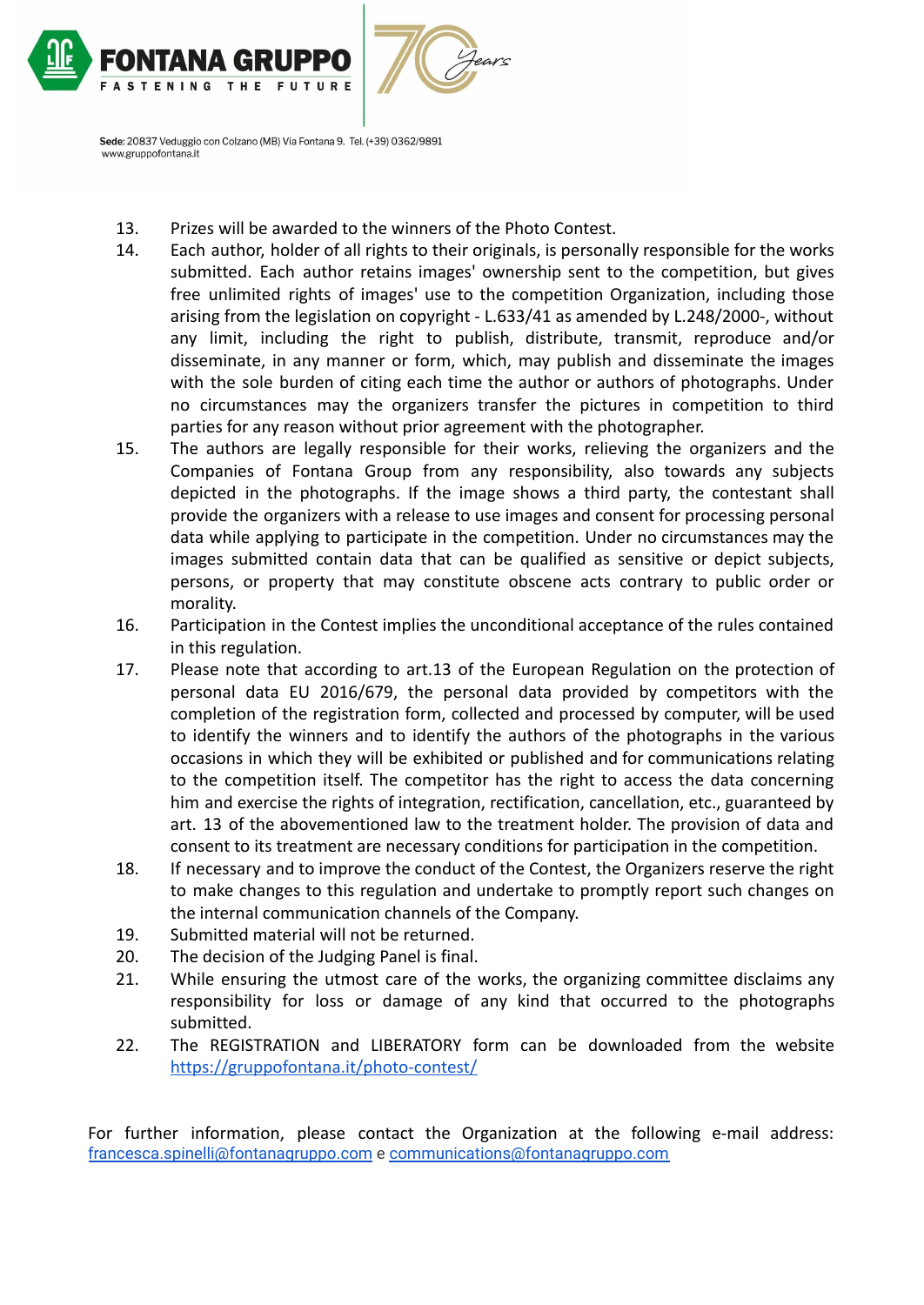



# **REGISTRATION FORM FOR THE PHOTOGRAPHIC COMPETITION "ONE COMPANY, ONE FAMILY" BY FONTANA GRUPPO**

\_\_\_\_\_\_\_\_\_\_\_\_\_\_\_\_\_\_\_\_\_\_\_\_\_\_\_\_\_\_\_\_\_\_\_\_\_\_\_\_\_\_\_\_\_\_\_\_\_\_\_\_\_\_\_\_\_\_\_\_\_\_\_\_\_\_\_\_\_\_\_\_\_\_\_\_

# PHOTO TITLE:

#### DECLARES

That photographic images sent with this application for participation in the photo contest "**One Company One Family**" organized by Fontana Gruppo have been taken by him/her and that he/she wholly and exclusively owns the relevant copyrights. Where such photographs include persons other than the Author who are easily recognizable and/or identifiable, the Author declares that he/she will hand over, at the same time as the application form, the consent of the person portrayed to the publication of the subject(s) represented. The Author also declares the permission of the authorization to process personal data, which he/she encloses herewith, relieving, in any case, the Company from any possible request and/or claim by the portrayed subjects for unauthorized use of his/her image. Furthermore, he/she grants AUTHORITY, according to and for the law, to the publication and free service of the same photographs for the purposes stated in the Contest Rules; the undersigned acknowledges, however, that the Company assumes no obligation to publish, in whole or in part, the photographs covered by this release. By this release, duly accompanied by the authentic signature of the declarant, the declarant confirms his or her explicit and unconditional consent to the publication (in print or online on web channels) and public display (in the case of photographic exhibitions) of the above photographs by the Company. The declarant also grants authorization to publish his/her name as the selected or winning Author through the Company's communication channels, should the condition be fulfilled following the contest's outcome. For its part, the Company guarantees that it will not make any use of these photographs other than that stated and/or that will result in a direct economic benefit for the Company. The right to use the images by the Company is understood to be granted without any time limit. The signatories undertake not to make any economic claim relating to this right of use. The Company cannot be held responsible for the diffusion of the images by third parties who are not controlled or controllable, and in any case, not authorized by the Company itself, which is relieved of any responsibility in this regard.

Moreover, this authorization includes all the rights allowed by the law, including those deriving from the copyright law - L.633/41 as modified by L.248/2000-, without any limitation, including the right of publication, distribution, transmission, reproduction and/or diffusion, in any way or form (including but not limited to transcription, editing, processing, even in summary or reduced version).

#### **Location and date**

**\_\_\_\_\_\_\_\_\_\_\_\_\_\_\_\_\_\_\_\_\_\_\_\_\_\_\_**

**\_\_\_\_\_\_\_\_\_\_\_\_\_\_\_\_\_\_\_\_\_\_\_\_\_\_**

**Signature**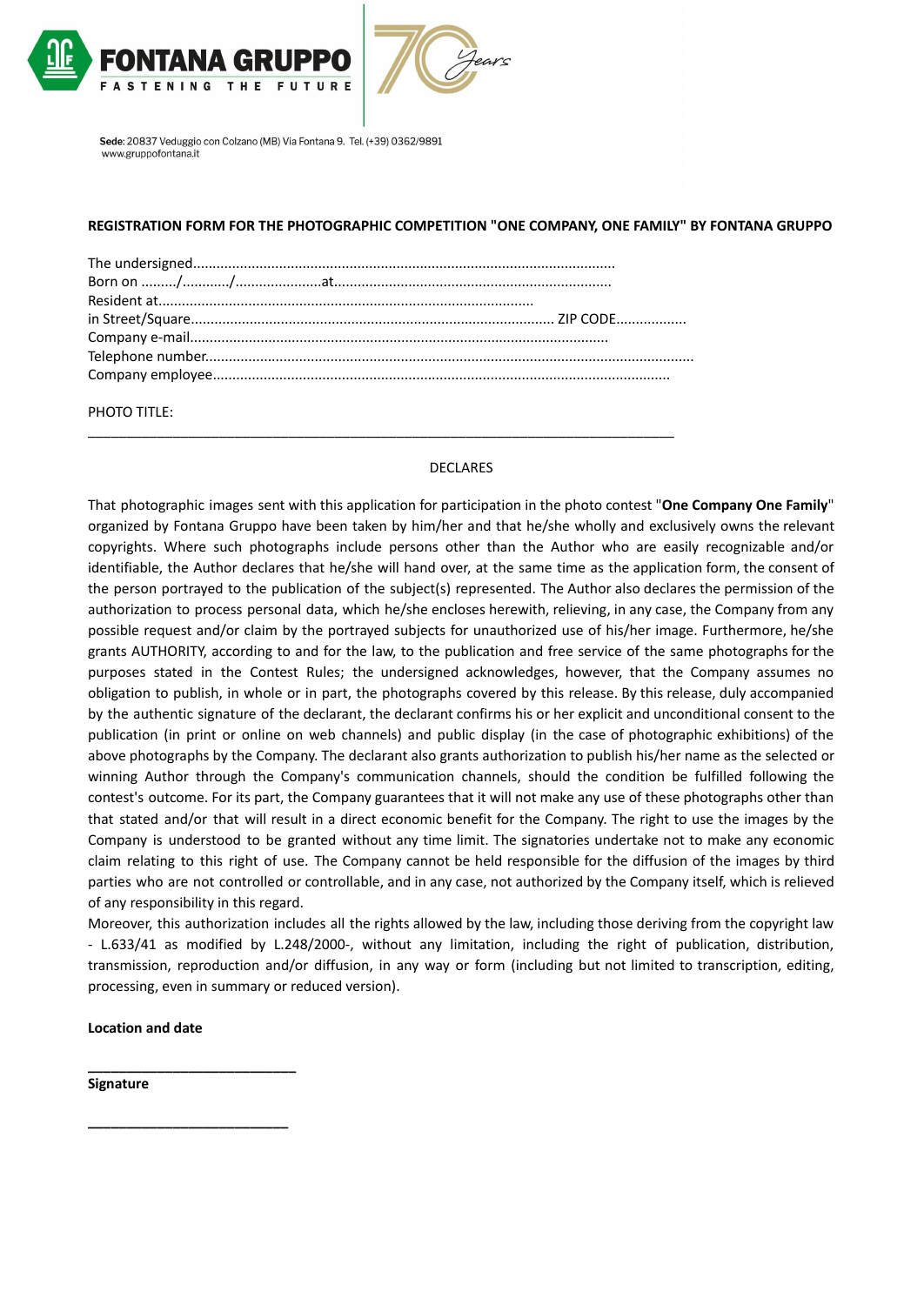



## **THE UNDERSIGNED ALSO DECLARES**

**\_\_\_\_\_\_\_\_\_\_\_\_\_\_\_\_\_\_\_\_\_\_\_\_\_\_\_**

**\_\_\_\_\_\_\_\_\_\_\_\_\_\_\_\_\_\_\_\_\_\_\_\_\_\_\_**

to give consent to the processing of personal data according to Article 13 of EU REG. 2016/679 and to receive the information on the rights related to Fontana's data processing, aimed at the management of this authorization. For this purpose, I consent to process data about the below reproduced information provided by Fontana.

# **Location and date**

**Signature**

**INFORMATIVA PRIVACY (employment relations)**

#### **according to and for art. 13, of the EU Regulation 2016/679 on the protection of individuals concerning the processing of personal data as well as the free movement of such data and repealing Directive 95/46/EC**

Dear Sir/Madam

Fontana Finanziaria SpA, based in Veduggio Con Colzano (MB), Via Fontana, 9, wishes to inform you that the European Regulation No. 679 of April 27, 2016, on the processing of personal data provides for the protection of individuals concerning the processing of personal data.

According to Article 13 of EU REG. 2016/679, we, therefore, provide you with the following information:

# **1. Identification details of the Data Controller**

The Data Controller is the Company Fontana Finanziaria SpA with headquarters in Veduggio Con Colzano (MB), Via Fontana, N 9 VAT N. 05961200150, e-mail address fontanafinanziaria@legalmail.it, the internal privacy delegate according to art. 29 EU Regulation 2016/679 is Mr. Gianni Rubin.

#### **2. Purposes of the treatment**

The processing of personal data, including special data (formerly sensitive data including image and voice), provided to the photographic contest "One Company One Family" held by Fontana Gruppo, is aimed at the use/distribution/dissemination of the "Footage" worldwide and for Fontana inextricably linked both to the above mentioned event and to those concerning promotion and communication. The explicit consent represents the legal basis justifying data processing.

#### **3. Treatment modalities**

About the purposes mentioned above, the data are subject to computer processing. The data will be inserted in the company servers. They will be published, distributed, transmitted, reproduced and/or diffused to Customers, Suppliers and during events that will be organized in the future.

#### **4. Period of data storage**

The data provided will be stored on the company servers for 10 years from their creation.

#### **5. Communication and dissemination of data**

The data may be communicated to: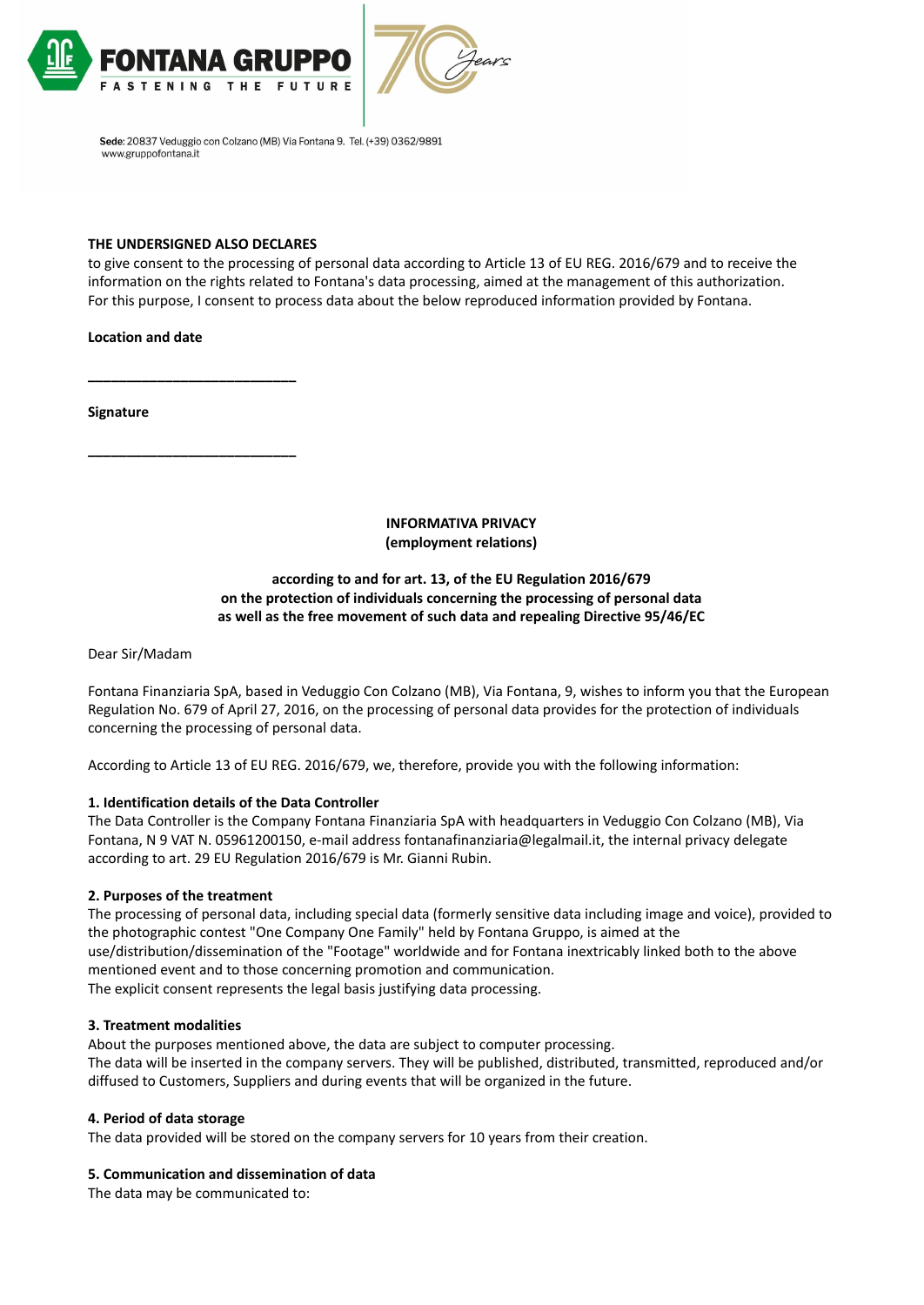

Sede: 20837 Veduggio con Colzano (MB) Via Fontana 9. Tel. (+39) 0362/9891

- all subjects whose right to access such data is recognized by virtue of regulatory measures;
- to our collaborators, employees, within the scope of their duties in charge of processing the data;
- to all those physical and/or juridical, public and/or private persons when the communication is necessary or functional for the purposes mentioned above, in particular to (by way of example only):
	- o customers, potential customers and/or suppliers and potential suppliers within the scope of contracts and/or commercial relations;
	- o insurance brokers and insurance companies;
	- o consultants;
	- **o** other Group companies.

# **6. Rights under Articles 15, 16, 17 18, 20, 21 and 22 of the EU REG. 2016/679**

We inform you that as a data subject, in addition to the right to complain with a supervisory authority, you also have the rights listed below, which you may assert by addressing a specific written request to the Data Controller and/or Data Processor, as indicated in point 1. In addition you have the right to revoke in writing your consent to the processing of personal data according to Article 7 of the Regulation.

# *Art. 15 - Right of access*

www.gruppofontana.it

The interested party has the right to obtain from the owner of the treatment confirmation that it is or is not in progress a processing of personal data concerning him and in this case, to obtain access to personal data and information about the treatment.

# *Art. 16 - Right of rectification*

The interested party has the right to rectify inaccurate personal data concerning him without undue delay from the data controller. Considering the purposes of the treatment, the person concerned has the right to obtain the integration of incomplete personal data, including by providing an additional statement.

# *Art. 17 - Right to cancellation (right to oblivion)*

The data subject has the right to obtain the erasure of personal data from the data controller concerning him/her without undue delay. According to the Regulation, the data controller is obliged to erase the personal data without undue delay.

# *Art. 18 - Right to limitation of treatment*

The data subject has the right to obtain from the data controller the limitation of processing when one of the following hypotheses applies:

A. the data subject disputes the accuracy of the personal data, for the period necessary for the data controller to verify the accuracy of such personal data;

A. the processing is unlawful and the data subject objects to the erasure of the personal data and instead requests that their use be restricted;

B. although the data controller no longer needs the personal data for processing purposes, the personal data are necessary to the data subject for the establishment, exercise or defence of a legal claim;

C. the data subject has objected to the processing according to Article 21(1), pending verification as to whether the data controller's legitimate grounds prevail over those of the data subject.

# *Art. 20 - Right to data portability*

The data subject has the right to receive in a structured, commonly used and machine-readable format personal data concerning him/her that have been provided to a data controller. The data subject has the right to have such data transmitted to another data controller without hindrance by the controller to whom he/she has provided them. When exercising his or her rights concerning data portability according to paragraph 1, the data subject has the right to obtain the direct transmission of personal data from one controller to another, if technically feasible.

# *Art. 21 - Right of opposition*

The data subject has the right to object at any time, on grounds relating to his/her particular situation, to the personal data processing concerning him/her according to Article 6(1)(e) or (f), including profiling based on these provisions.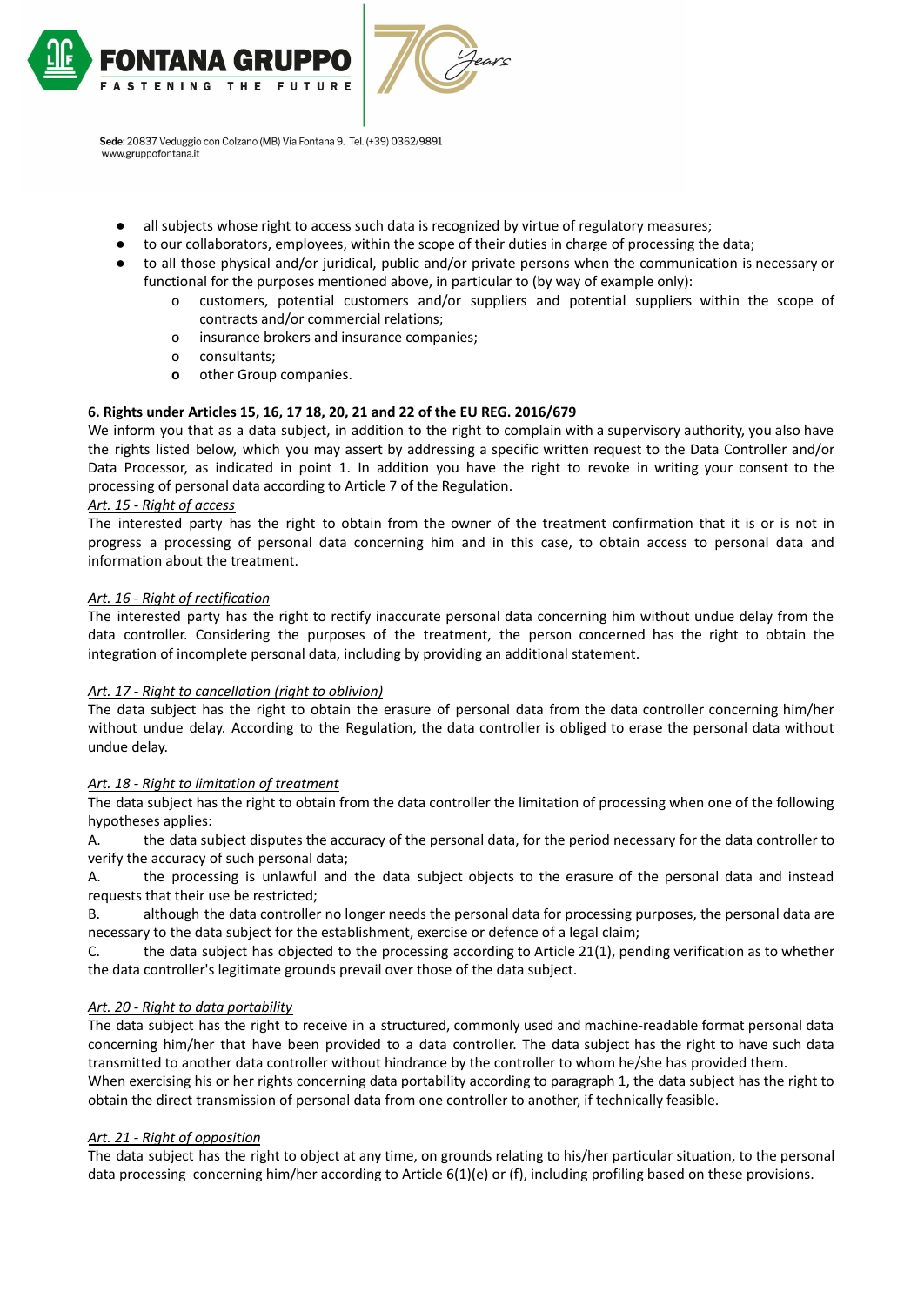



# *Art. 22 - Right not to be subjected to automated decision-making, including profiling*

The data subject has the right not to be subjected to a decision based solely on automated processing, including profiling, which produces legal effects concerning him or her or similarly significantly affects him or her.

**Location and date**

**For acknowledgement The interested person**

\_\_\_\_\_\_\_\_\_\_\_\_\_\_\_\_\_\_\_\_\_\_\_\_\_\_

#### **AGREEMENT FOR PROCESSING PERSONAL DATA REGULATION (EU) 2016/679**

The undersigned ............................................... declares to receive the information referred to in Article 13 of EU Regulation 2016/679, about the rights recognized by the EU Regulation 2016/679 and to consent, according to Article 7 et seq. of the Regulation, to the processing of personal data, including special data, in the manner and for the purposes indicated in the information itself, including for purposes concerning promotion and communication.

Location and date

\_\_\_\_\_\_\_\_\_\_\_\_\_\_\_\_\_\_\_\_\_\_\_\_\_\_\_\_\_\_\_\_\_

\_\_\_\_\_\_\_\_\_\_\_\_\_\_\_\_\_\_\_\_\_\_\_\_\_\_\_\_\_\_\_\_

Signature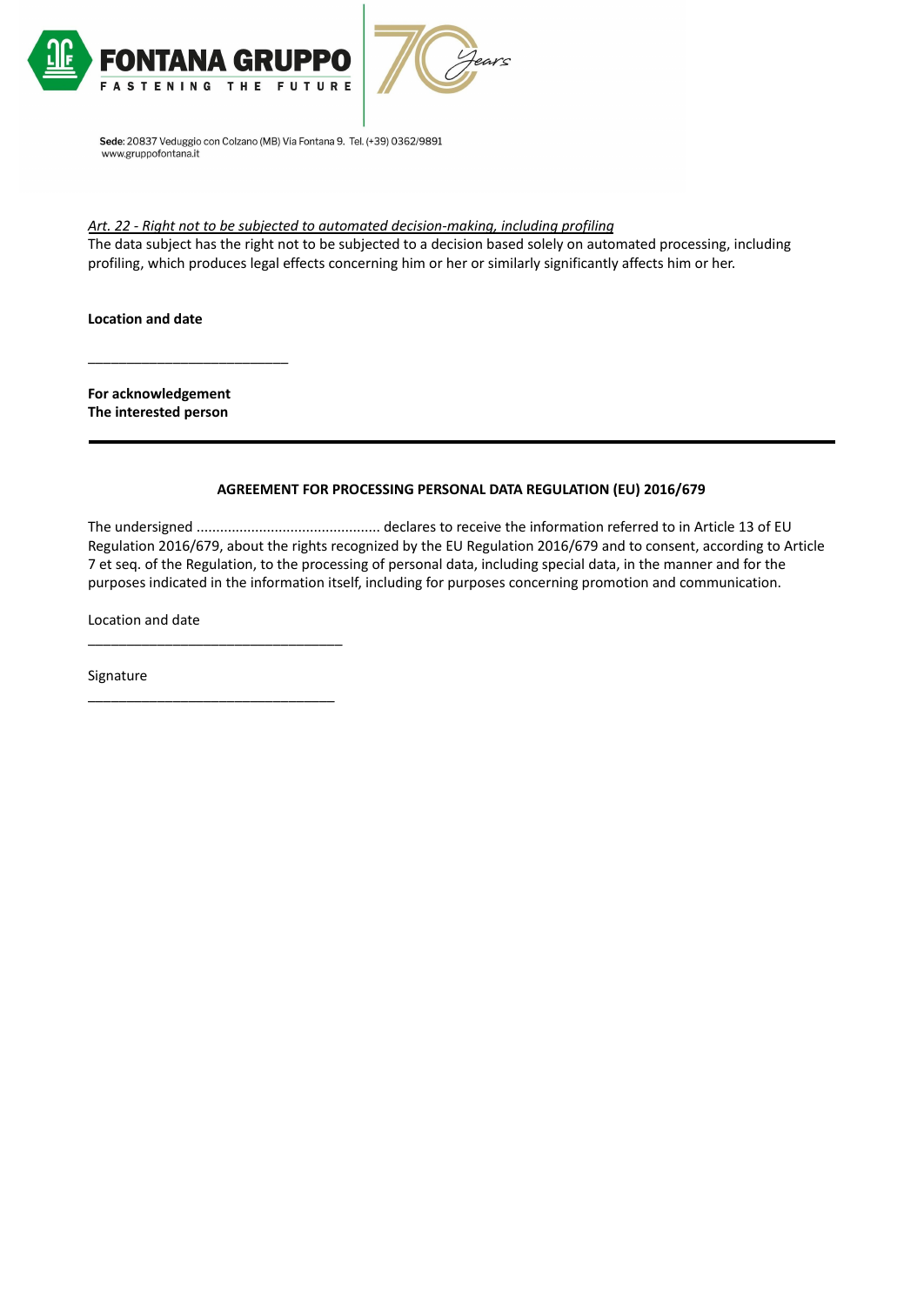



# **DISCLAIMER FOR USE OF PHOTOGRAPHIC IMAGES FOR PORTRAITS OF SUBJECTS NOT COMPETING IN THE PHOTO CONTEST "ONE COMPANY ONE FAMILY".**

I, the undersigned............................, born.................. on..................resident in ........................ (T.C.:.....................................)

# **AUTHORIZES**

The company Fontana Finanziaria SpA (T.C: and VAT N. 05961200150), with registered offices in Veduggio con Colzano (MB) Via Fontana n. 9, in the person of its pro tempore legal representative to use the photographs containing its image (from now on "Photographs") taken in connection with the photo contest "One Company One Family" organized by Fontana Gruppo (from now on "Photo Contest").

This authorization includes the permission to use/distribute/disseminate the "Photographs," free of charge, with no limit as to the duration of use, all over the world and for purposes inseparably connected both to the Photographic Contest and to those concerning their subsequent use by Fontana Gruppo as Photographic Contest's organizer.

Moreover, this authorization includes all rights allowed by law, including those arising from the copyright law -L.633/41 as amended by L.248/2000 - without any limit, including the right of publication, distribution, transmission, reproduction, and diffusion, in any form (transcription, editing, processing, even in summary or reduced version).

# **Location and date**

**\_\_\_\_\_\_\_\_\_\_\_\_\_\_\_\_\_\_\_\_\_\_\_\_\_\_\_**

**\_\_\_\_\_\_\_\_\_\_\_\_\_\_\_\_\_\_\_\_\_\_\_\_\_\_\_**

**Signature**

A copy of the person's identity document providing the disclaimer is attached.

# **PRIVACY POLICY according to and for art. 13 of the EU Regulation 2016/679 on the protection of individuals concerning the processing of personal data**

# Dear Sir/Madam

Fontana Finanziaria SpA, based in Veduggio Con Colzano (MB), Via Fontana, 9, wishes to inform you that the European Regulation No. 679 of April 27, 2016, on the processing of personal data provides for the protection of individuals concerning the processing of personal data.

According to Article 13 of EU REG. 2016/679, we, therefore, provide you with the following information:

# **1. Identification details of the Data Controller**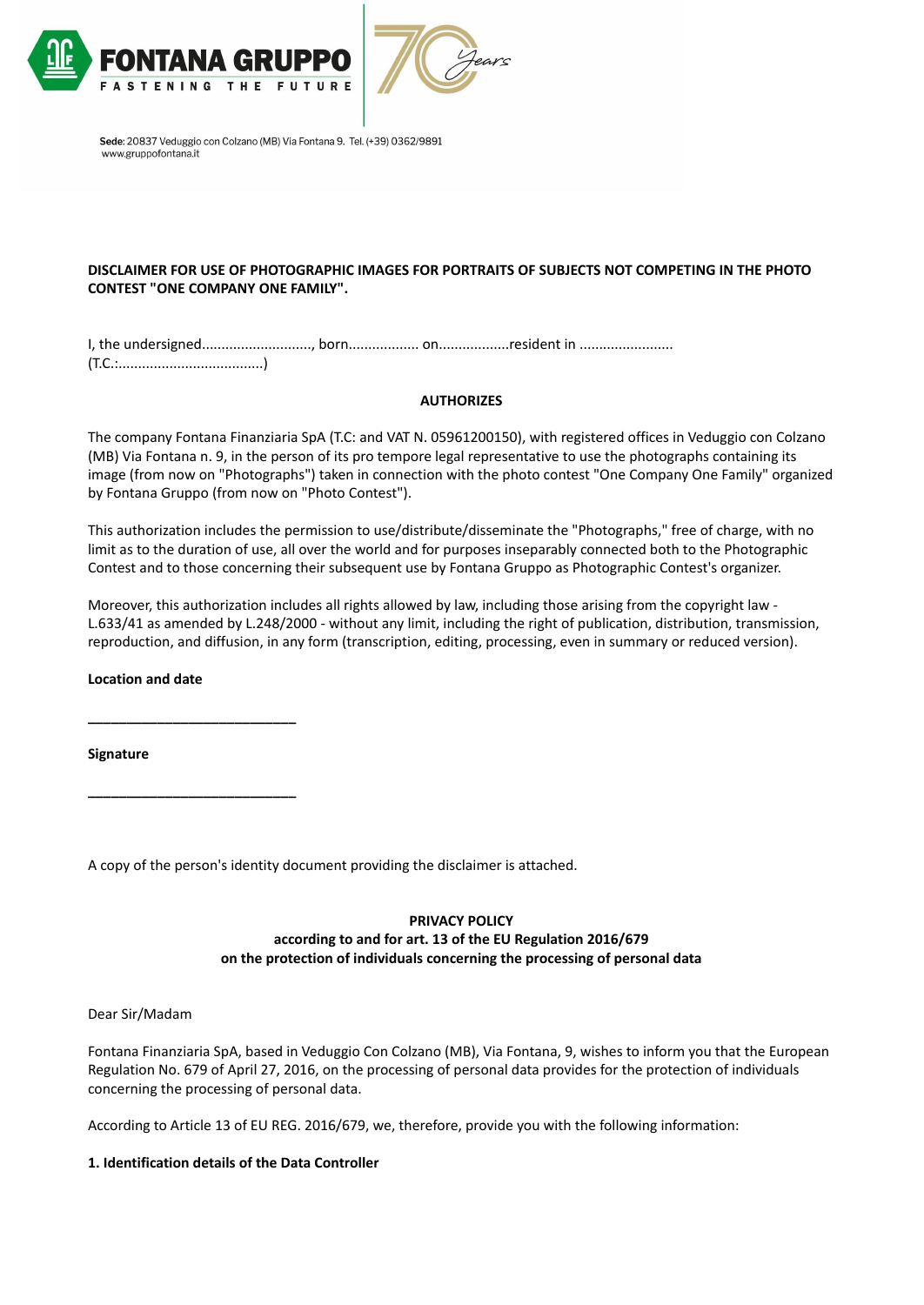



The Data Controller is the Company Fontana Finanziaria SpA with headquarters in Veduggio Con Colzano (MB), Via Fontana, N 9 VAT N. 05961200150, e-mail address fontanafinanziaria@legalmail.it, the internal privacy delegate according to art. 29 EU Regulation 2016/679 is Mr. Gianni Rubin.

# **2. Purposes of the treatment**

The processing of personal data, including special data (formerly sensitive data including image and voice), provided to the photographic contest "One Company One Family" held by Fontana Gruppo, is aimed at the use/distribution/dissemination of the "Footage" worldwide and for Fontana inextricably linked both to the above mentioned event and to those concerning promotion and communication.

The explicit consent represents the legal basis justifying data processing.

# **3. Treatment modalities**

About the purposes mentioned above, the data are subject to computer processing. The data will be inserted in the company servers. They will be published, distributed, transmitted, reproduced and/or diffused to Customers, Suppliers and during events that will be organized in the future.

#### **4. Period of data storage**

The data provided will be stored on the company servers for 10 years from their creation.

### **5. Communication and dissemination of data**

The data may be communicated to:

- all subjects whose right to access such data is recognized by virtue of regulatory measures;
- to our collaborators, employees, within the scope of their duties in charge of processing the data;
- to all those physical and/or juridical, public and/or private persons when the communication is necessary or functional for the purposes mentioned above, in particular to (by way of example only):
	- o customers, potential customers and/or suppliers and potential suppliers within the scope of contracts and/or commercial relations;
	- o insurance brokers and insurance companies;
	- o consultants;
	- o other Group companies.

# **6. Rights under Articles 15, 16, 17 18, 20, 21 and 22 of the EU REG. 2016/679**

We inform you that as a data subject, in addition to the right to complain with a supervisory authority, you also have the rights listed below, which you may assert by addressing a specific written request to the Data Controller and/or Data Processor, as indicated in point 1. In addition you have the right to revoke in writing your consent to the processing of personal data according to Article 7 of the Regulation.

#### *Art. 15 - Right of access*

The interested party has the right to obtain from the owner of the treatment confirmation that it is or is not in progress a processing of personal data concerning him and in this case, to obtain access to personal data and information about the treatment.

# *Art. 16 - Right of rectification*

The interested party has the right to rectify inaccurate personal data concerning him without undue delay from the data controller. Considering the purposes of the treatment, the person concerned has the right to obtain the integration of incomplete personal data, including by providing an additional statement.

# *Art. 17 - Right to cancellation (right to oblivion)*

The data subject has the right to obtain the erasure of personal data from the data controller concerning him/her without undue delay. According to the Regulation, the data controller is obliged to erase the personal data without undue delay.

#### *Art. 18 - Right to limitation of treatment*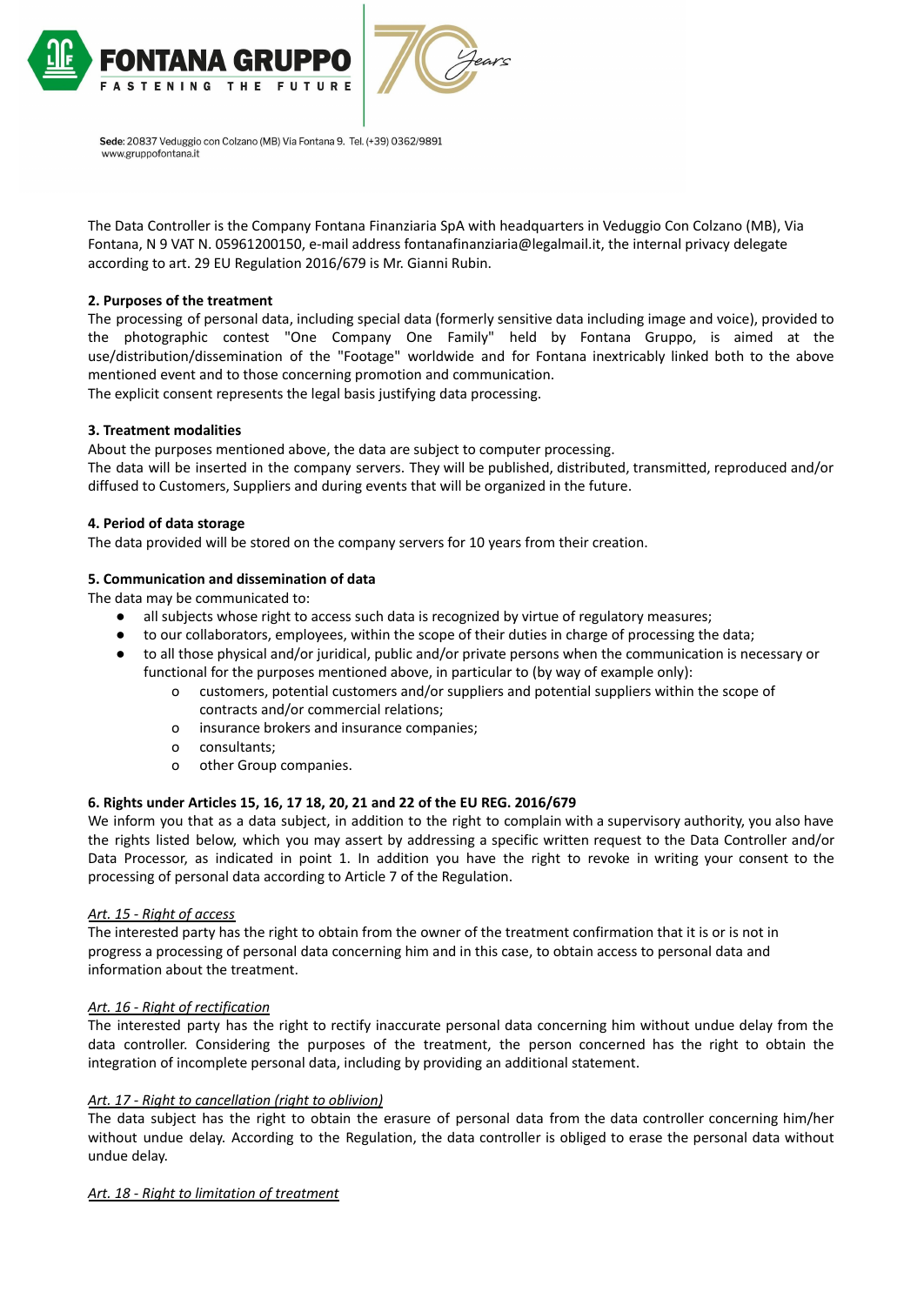

The data subject has the right to obtain from the data controller the limitation of processing when one of the following hypotheses applies:

A. the data subject disputes the accuracy of the personal data, for the period necessary for the data controller to verify the accuracy of such personal data;

A. the processing is unlawful and the data subject objects to the erasure of the personal data and instead requests that their use be restricted;

B. although the data controller no longer needs the personal data for processing purposes, the personal data are necessary to the data subject for the establishment, exercise or defence of a legal claim;

C. the data subject has objected to the processing according to Article 21(1), pending verification as to whether the data controller's legitimate grounds prevail over those of the data subject.

# *Art. 20 - Right to data portability*

The data subject has the right to receive in a structured, commonly used and machine-readable format personal data concerning him/her that have been provided to a data controller. The data subject has the right to have such data transmitted to another data controller without hindrance by the controller to whom he/she has provided them. When exercising his or her rights concerning data portability according to paragraph 1, the data subject has the right to obtain the direct transmission of personal data from one controller to another, if technically feasible.

# *Art. 21 - Right of opposition*

The data subject has the right to object at any time, on grounds relating to his/her particular situation, to the personal data processing concerning him/her according to Article 6(1)(e) or (f), including profiling based on these provisions.

# *Art. 22 - Right not to be subjected to automated decision-making, including profiling*

The data subject has the right not to be subjected to a decision based solely on automated processing, including profiling, which produces legal effects concerning him or her or similarly significantly affects him or her.

**Location and date**

**For acknowledgement The interested person**

\_\_\_\_\_\_\_\_\_\_\_\_\_\_\_\_\_\_\_\_\_\_\_\_\_\_

\_\_\_\_\_\_\_\_\_\_\_\_\_\_\_\_\_\_\_\_\_\_\_\_\_\_\_\_